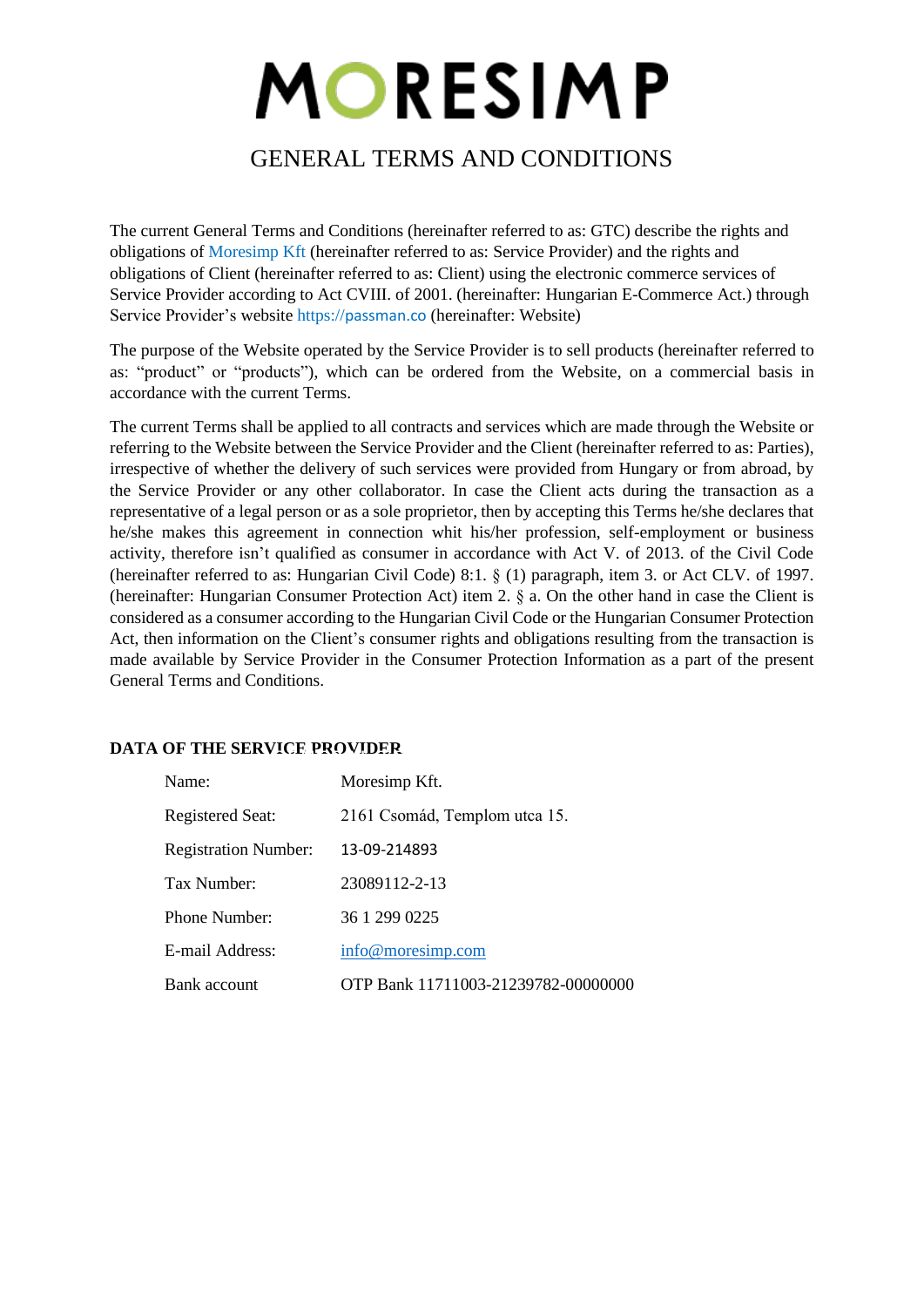#### **GENERAL PROVISIONS**

The use of the services provided by the Service Provider is possible with an order placed electronically, in the manner specified in this document.

The contract between the Parties is concluded after filling in all the mandatory fields of the order form and checking the entered data by the Client. The contract that was concluded during the order and the GTC that was valid on the day of concluding the contract retrospectively available on request.

All Clients are entitled to use the services of the Website if they accept the provisions of this GTC and the Privacy Policy of the Service Provider.

#### **PRODUCT DETAILS**

The attributions and features of the Products are available on the Website.

The price of the Products is indicated in HUF and USD, which does not include value added tax and other charges (net price).

After purchasing and downloading the Product, the Client must use the Product only during the data management (viewing, use, editing, modification, copying) performed by his/her own organization. Any other usege of the Products infringes copyright; The sale, resale or copy of the documents and products are prohibited without the prior written consent of the Service Provider.

The Service Provider reserves the right to change the prices of the Products that can be ordered from the Website, provided that the change takes effect at the same time as it appears on the Website. The change does not affect the price of product that is already ordered. If an incorrect price is displayed on the Website (eg "0" HUF or "1" HUF, or the price differs significantly from the known price of the product possibly due to a system error), the Service Provider is not obliged to sell the Product at the incorrect price, but may offer the correct price for the Client who may withdraw from the purchase.

#### **TERMS OF ORDERING**

The order can be placed after the written acceptance of the price offer sent by the Service Provider. To place an order, the Client must provide the name of the Company, his / her name, and company e-mail address. By submitting the order, the Client declares that he has read and accepts all the provisions and conditions of these GTC and the Privacy Policy published on the Website, and consents to the data processing for the purpose of keeping in touch with the Service Provider.

Sending the order creates a payment obligation for the Client.

By placing the order, the Client declares that she/he accepts the provisions of these GTC and recognizes it as mandatory.

The Client is entitled to cancel the order at any time by making a disclaimer to the Service Provider via e-mail. The Service Provider is obliged to ensure the cancellation of the order without delay, but no later than within 3 working days after receiving the disclaimer.

In case of doubt, the service provider is entitled to send a message to the e-mail address given in an official register to make sure the person who has requested the cancellation is entitled to represent the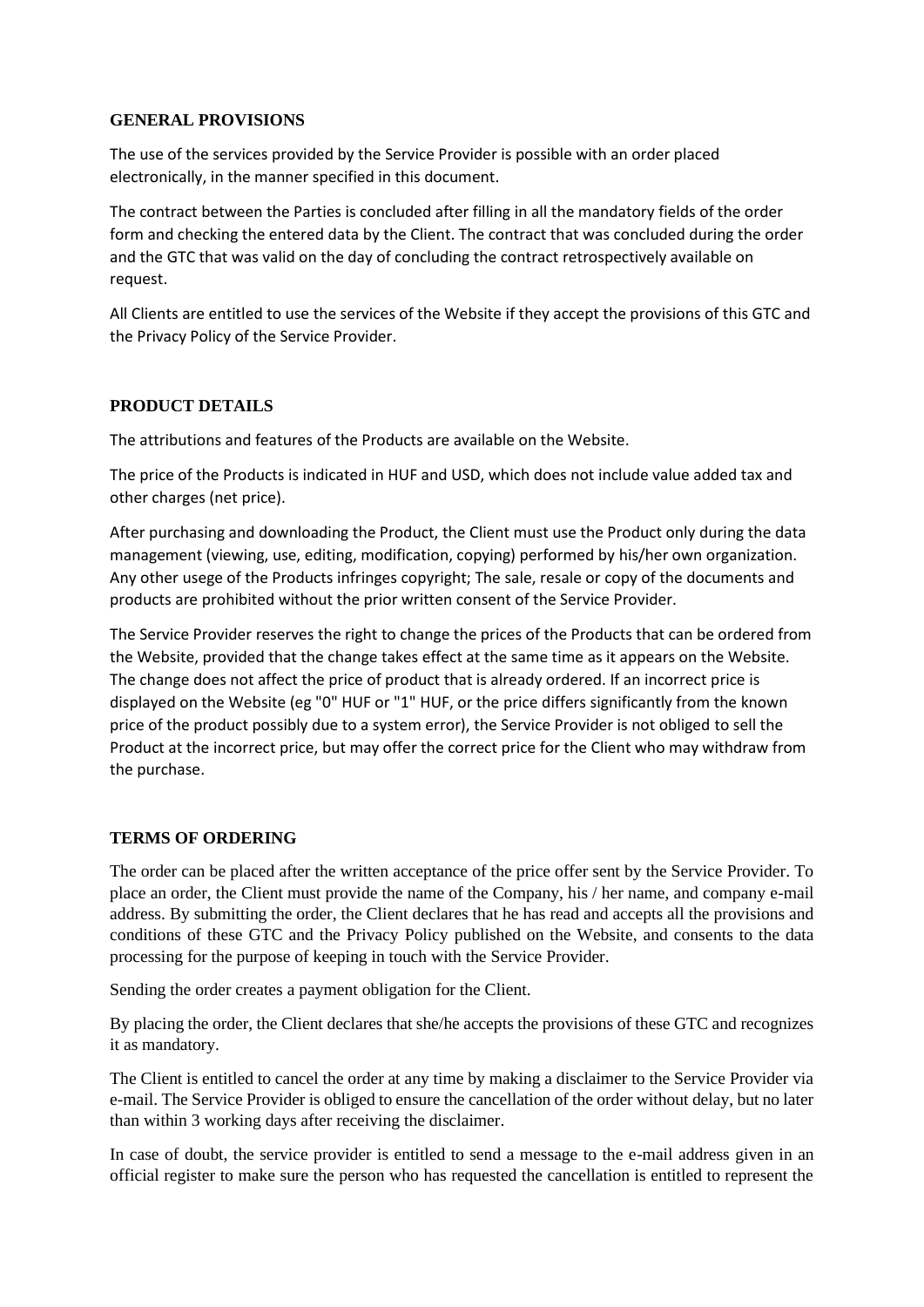Client or not. Client's data will be removed from the system immediately after deletion. This does not affect the deletion of data and documents related to the previously ordered products and services, which are required by law. After the removal it is no longer possible to restore the Client's data, the given Client can place an order again.

#### **REPEARING ERRORS IN DATA ENTRY**

The Client has the possibility to correct any data entry error in each stage of the purchase order via email. The Client undertakes to update the data provided during the order as necessary and to communicate this to the Service Provider via e-mail. The Service Provider is obliged to correct the previously recorded data based on the Client's request sent by e-mail. The Service Provider is obliged to correct the data entry errors within 3 working days.

#### **ORDER CONFIRMATION**

The Service Provider is obligated to confirm the order by sending a confirmation e-mail to the Client within 3 working days at the latest, which confirmation e-mail contains the data provided by the Client during the order, the order ID, the date of the order and the name and fee of the ordered Product. This confirmation e-mail only informs the Client about receiving the order.

If the Client has already sent the order to the Service Provider and notices an error regarding to the data in the confirmation e-mail, she/he must notify the Service Provider within 1 day. In this case, the Service Provider will modify the order accordingly.

#### **TERMS OF PAYMENT**

The Client can settle his order by bank transfer or credit card payment.

After processing the order and completing the payment, the Service Provider will send an electronic invoice via e-mail to the e-mail address provided by the Client.

By accepting the GTC, the Client consents to the Service Provider issuing an electronic invoice.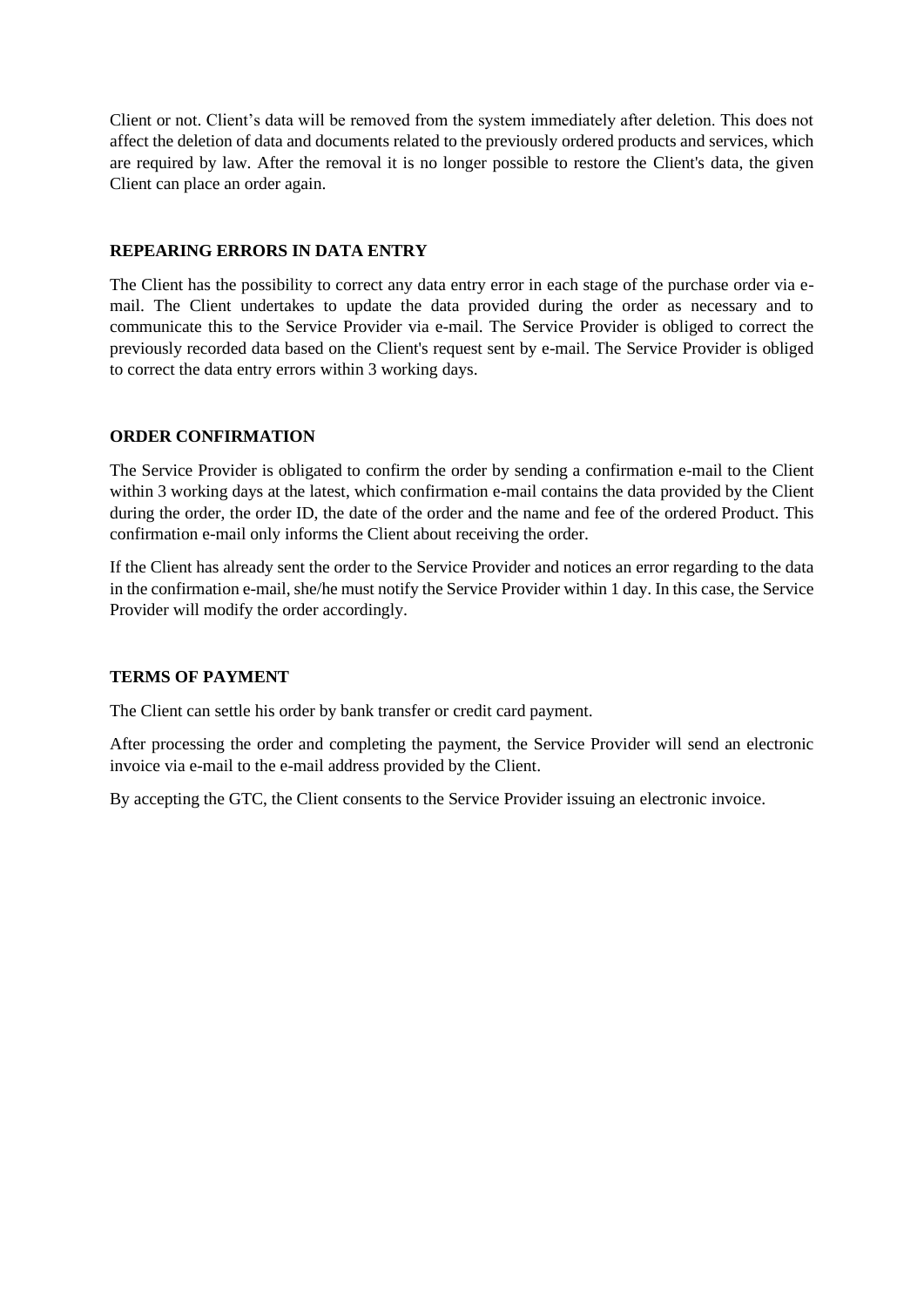#### **RESPONSIBILITY, APPLICABLE LAW**

In case that such data gets published by mistake that infringe the Client's rights described in article 13 of the Hungarian E-Commerce Act, Service Provider shall fulfill its obligations regarding notification and removal of such data pursuant to the Hungarian E-Commerce Act. Service Provider shall also satisfy any notice or order from court or the authorities within the time frame mandated by law.

Service Provider excludes all responsibility related to infringement implemented by the Client.

The Hungarian law is applicable to the current Terms. Owning to the possible cross-border nature of the purchase process, the Client agrees to use the Website with regard to the provisions of the relevant / applicable national law. If any actions related to using the Website is forbidden in the Client's country, responsibility shall exclusively arise on the behalf of the Client.

If the Client takes notice of any objectionable content on the Website, he/she shall notify the Service Provider immediately. In condition that Service Provider deems such notification justified, it is entitled to delete or modify related content.

In accordance with the Hungarian law, the Service Provider bears responsibility for the proper operation of the ordered product through guarantee and warranty defined in the Consumer Protection Information. In case of a non-consumer contract the Service Provider undertakes a 6-month warranty.

Considering EK regulation 593/2008 (Rome regulation I.) article 6. paragraph (2) on law applicable to contract responsibilities, when the Client acting as a consumer has main residency at a location where the law provides higher protection to the Client than Hungarian law would, then law from Client's main residency shall prevail.

#### **INTELLECTUAL PROPERTY**

The Website, it's image, text content and structural buildup carries a specific and original character, therefore it is protected by copyright law. The Service Provider is the copyright holder of the content presented on the Website: any author creation or other intellectual property. The Service Provider holds the exclusive right to use or to give permission to use the Website or any of its identifiable part in material or immaterial form. The Service Provider reserves exclusive right to the commercial use and right to grant permission to such use of the Website's distinctive original design.

Copying the content of the Website, saving the whole or parts physically or on other electronic medium or printing is exclusively permitted if the Service Provider permits it in written form. The Service Provider's permission is required for using the Website's particular title.

In addition to the rights set out in the current Terms neither the registration, the usage of the Website, nor any provisions of the current Terms confer any right on Clients to use and make use of any trade names or trademarks included on the Website. The use is considered unauthorised in particular when the law or the entitled person does not permit it in contract, or if the user uses the product beyond the limits of authorization.

Distorting or any modification of the Website or any misuse in connection with the Website which unduly prejudice to good reputation or honor infringes the individual rights of the Service Provider.

Hereinafter the provisions of Act LXXVI of 1999 on copyright (Hungarian Copyright act) are relevant in other copyright issues related to the Website.